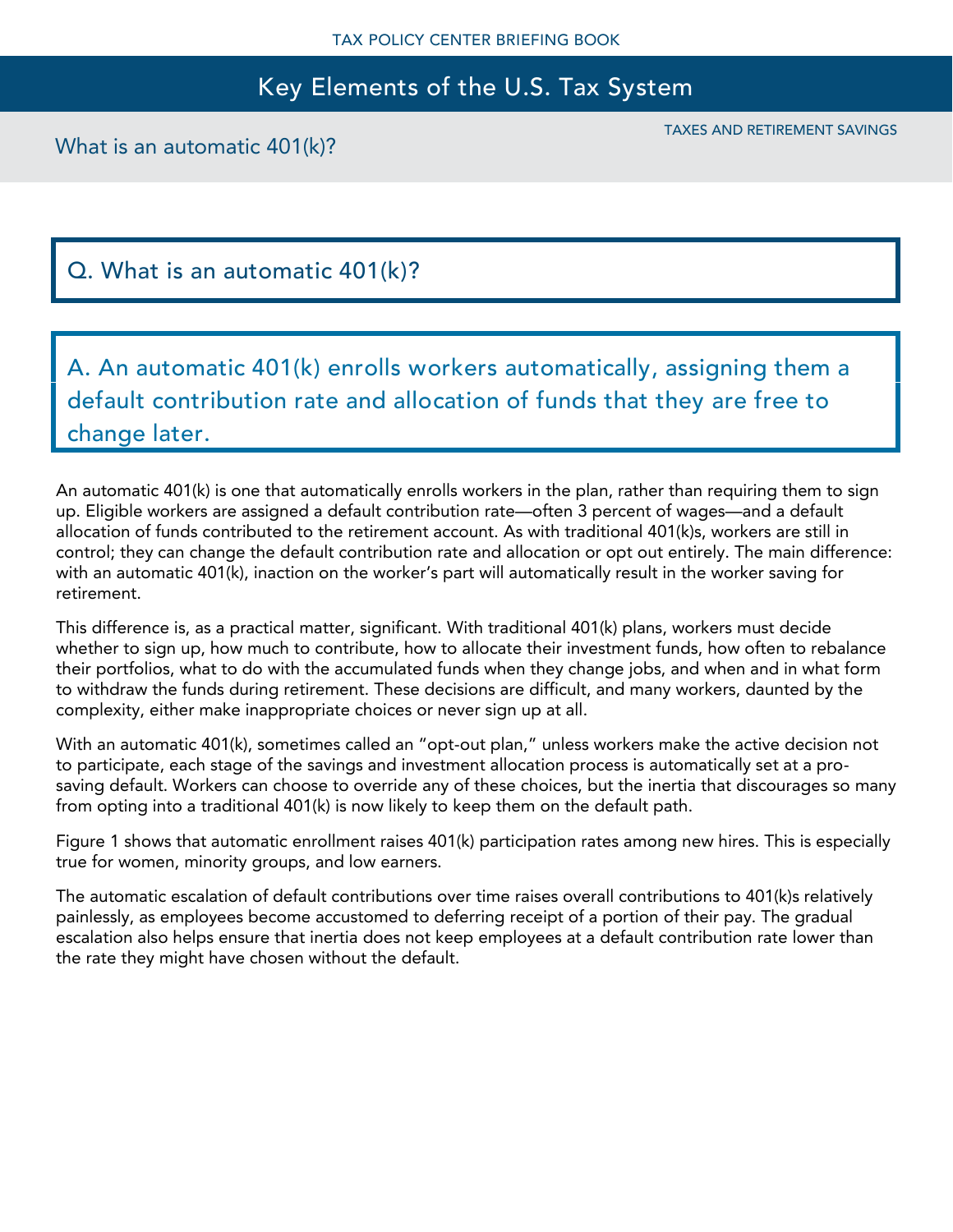# Key Elements of the U.S. Tax System

### What is an automatic 401(k)?

TAXES AND RETIREMENT SAVINGS

#### **FIGURE 1** Participation Rate in 401(k) Plans

100%



Percentage by tenure and automatic enrollment in plans

After automatic enrollment

**Before automatic enrollment** 



Source: Madrian, Brigitte C. and Dennis F. Shea. 2001. "The Power Of Suggestion: Inertia In 401(k) Participation And Savings Behavior," Quarterly Journal of Economics, v116(Nov), 1149-1187.

*Updated May 2020*

#### Data Sources

Madrian, Brigitte C. and Dennis F. Shea. 2001. ["The Power of Suggestion: Inertia in 401\(k\) Participation and Savings](https://www.nber.org/papers/w7682)  [Behavior."](https://www.nber.org/papers/w7682) *Quarterly Journal of Economics*, v116(Nov), 1149-1187.

#### Further Reading

Benartzi, Shlomo, and Richard Thaler. 2004. *["Save More Tomorrow: Using Behavioral Economics to Increase Employee](https://www.jstor.org/stable/10.1086/380085?seq=1#page_scan_tab_contents)  [Saving."](https://www.jstor.org/stable/10.1086/380085?seq=1#page_scan_tab_contents) Journal of Political Economy* 112(1): S164–S187.

Chetty, Raj, John Friedman, Soren Leth-Petersen, Torben Heien Nielsen, and Tore Olsen. 2014. *["Active vs. Pa](https://academic.oup.com/qje/article/129/3/1141/1817647)ssive Decisions and Crowd-[Out in Retirement Savings Accounts: Evidence from Denmark."](https://academic.oup.com/qje/article/129/3/1141/1817647) Quarterly Journal of Economics* 129 (3): 1141–1219.

Gale, William G., J. Mark Iwry, and Peter R. Orszag. 2005[. "The Automatic 401\(k\): A Simple Way to Strengthen](https://www.brookings.edu/research/the-automatic-401k-a-simple-way-to-strengthen-retirement-savings/)  [Retirement](https://www.brookings.edu/research/the-automatic-401k-a-simple-way-to-strengthen-retirement-savings/) Saving." Policy brief 2005-1. Washington, DC: Retirement Security Project.